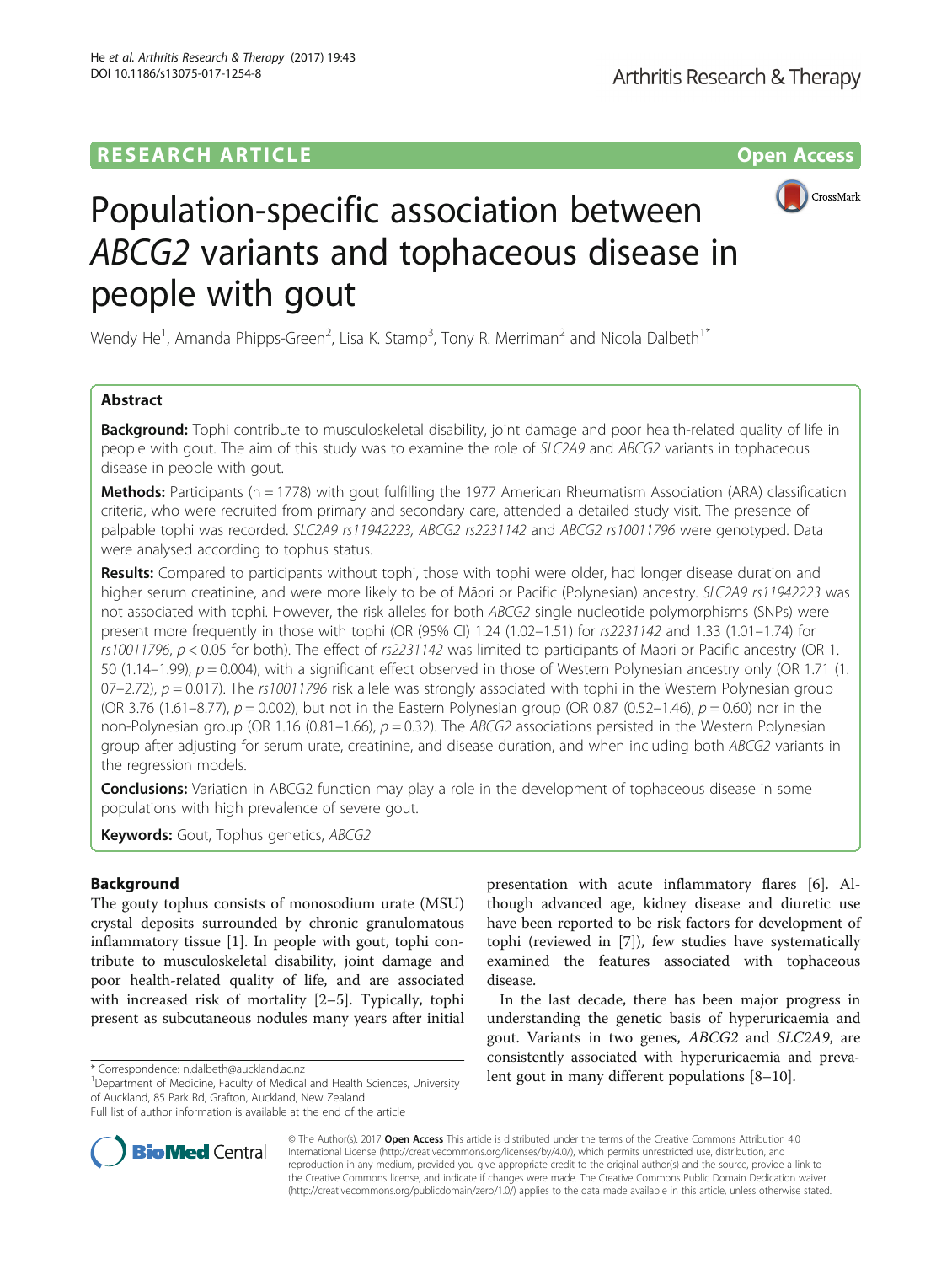Aotearoa New Zealand has a high prevalence of gout, with early onset, severe disease in Māori and Pacific people [[11](#page-5-0), [12](#page-5-0)]. The SLC2A9 rs11942223 risk allele is strongly associated with prevalent gout in Māori and Pacific people living in Aotearoa New Zealand [\[13](#page-5-0)]. In contrast, the ABCG2 rs2231142 risk allele (Q141K) has population-specific effects in Polynesian people, with a strong association with gout in people of Western Polynesian (Tonga, Samoa, Niue and Tokelau) ancestry, but a weak effect in people of Eastern Polynesian (New Zealand Māori and Cook Island Māori) ancestry [[14\]](#page-5-0).

Although the association with gout is well-established in many populations, it is unclear whether variants in these genes also contribute to phenotypic differences in people with gout. We have previously reported that a non-synonymous SLC2A9 Arg265His variant is associated with tophi in New Zealand Māori with gout [\[15](#page-5-0)], and a Taiwanese study has reported an association between ABCG2 Q141K and tophi in both Han Chinese and Taiwanese aboriginal people with gout [[16\]](#page-5-0). The aim of this study was to examine the role of SLC2A9 and ABCG2 variants in tophaceous disease in people with gout.

## Methods

People with gout were recruited into the study, Genetics of Gout in Aotearoa, from primary and secondary care in Aotearoa New Zealand (n = 1778) [[10\]](#page-5-0). The study was designed to identify genetic and clinical factors associated with gout. All participants in this analysis fulfilled the 1977 American Rheumatism Association (ARA) preliminary gout classification criteria [\[17](#page-5-0)]. The New Zealand Multi-Region Ethics Committee granted ethical approval (MEC/05/10/130) and all patients provided written informed consent.

All participants attended a study visit, which included a detailed clinical assessment. This included recording of age of onset of the first presentation with gout, flare frequency in the previous year (self-reported), medications, physical examination of weight and height, and serum creatinine testing. The presence of palpable tophi was assessed by experienced research assistants with training in the clinical assessment of gout. The highest recorded serum urate concentration was obtained from community electronic laboratory records. Presence of comorbid conditions (specifically cardiac disease, hypertension and type 2 diabetes mellitus) was recorded and verified using the electronic medical record. The estimated glomerular filtration rate (eGFR) was calculated using the modification of diet in renal disease formula [\[18\]](#page-5-0).

SLC2A9 rs11942223, ABCG2 rs2231142 and ABCG2 rs10011796 single nucleotide polymorphisms (SNPs) were genotyped using TaqMan SNP genotyping assay technology (Applied Biosystems) [[10\]](#page-5-0). SLC2A9 rs11942223 and ABCG2 rs2231142 were selected as variants consistently associated with gout in many populations, including Polynesian populations (reviewed in [[9\]](#page-5-0)). ABCG2 rs10011796 was selected as an additional gout-associated ABCG2 SNP [\[8](#page-5-0)], noting that this SNP has also been associated with allopurinol response in a USA study population [\[19](#page-5-0)]. The linkage disequilibrium  $(r^2)$  was <0.11 between the two ABCG2 SNPs for all ancestral groups. Risk allele positivity was analysed for the ABCG2 SNPs. However, owing to the high prevalence of the risk allele at SLC2A9, particularly in Polynesian people, minor allele (T) positivity was analysed instead.

Data were analysed in SPSS v22 (SPSS Inc., Chicago, IL, USA). Clinical and genetic features were analysed according to tophus status (tophi vs no tophi). Pearson's chi-squared test (categorical variables) and the twosample t test (continuous variables) were used to compare the two groups.  $P < 0.05$  was considered significant for this analysis and was not corrected for multiple testing due to prior evidence of genetic effects in gout and tophus. For the detailed ABCG2 analysis, logistic regression was performed on the presence/absence of the risk allele with tophus status, adjusted by potential confounders. Polynesian ancestry was separated into Western Polynesian (Tonga, Samoa, Niue or Tokelau) and Eastern Polynesian (Māori or Cook Island Māori) [\[14\]](#page-5-0). In the case of mixed Polynesian ancestry with Māori ( $n = 29$ ), patients were analysed as Māori (Eastern Polynesian) as recommended by the New Zealand Ministry of Health.

## Results

## Clinical features

Of the 1778 participants with gout, there were 627 (35.3%) participants with at least one palpable tophus at the time of study examination. Compared to participants without tophi, those with tophi were older, had longer disease duration and higher serum creatinine, and were more likely to be of Māori or Pacific (Polynesian) ancestry (Table [1](#page-2-0)). Participants with tophi also reported more frequent gout flares and greater use of colchicine, prednisone, non-steroidal anti-inflammatory drugs and urate-lowering therapy.

In the 851 participants of Māori or Pacific ancestry, there were 339 participants (39.8%) with at least one palpable tophus at the time of the study examination. In this group, those with tophi were more likely to be male and had longer disease duration (Table [1\)](#page-2-0). In the 927 participants who were not of Polynesian ancestry, there were 288 participants (31.1%) with at least one palpable tophus at the time of the study examination. In this group, those with tophi were older, and had longer disease duration, higher serum creatinine and higher everrecorded serum urate concentration (Table [1\)](#page-2-0).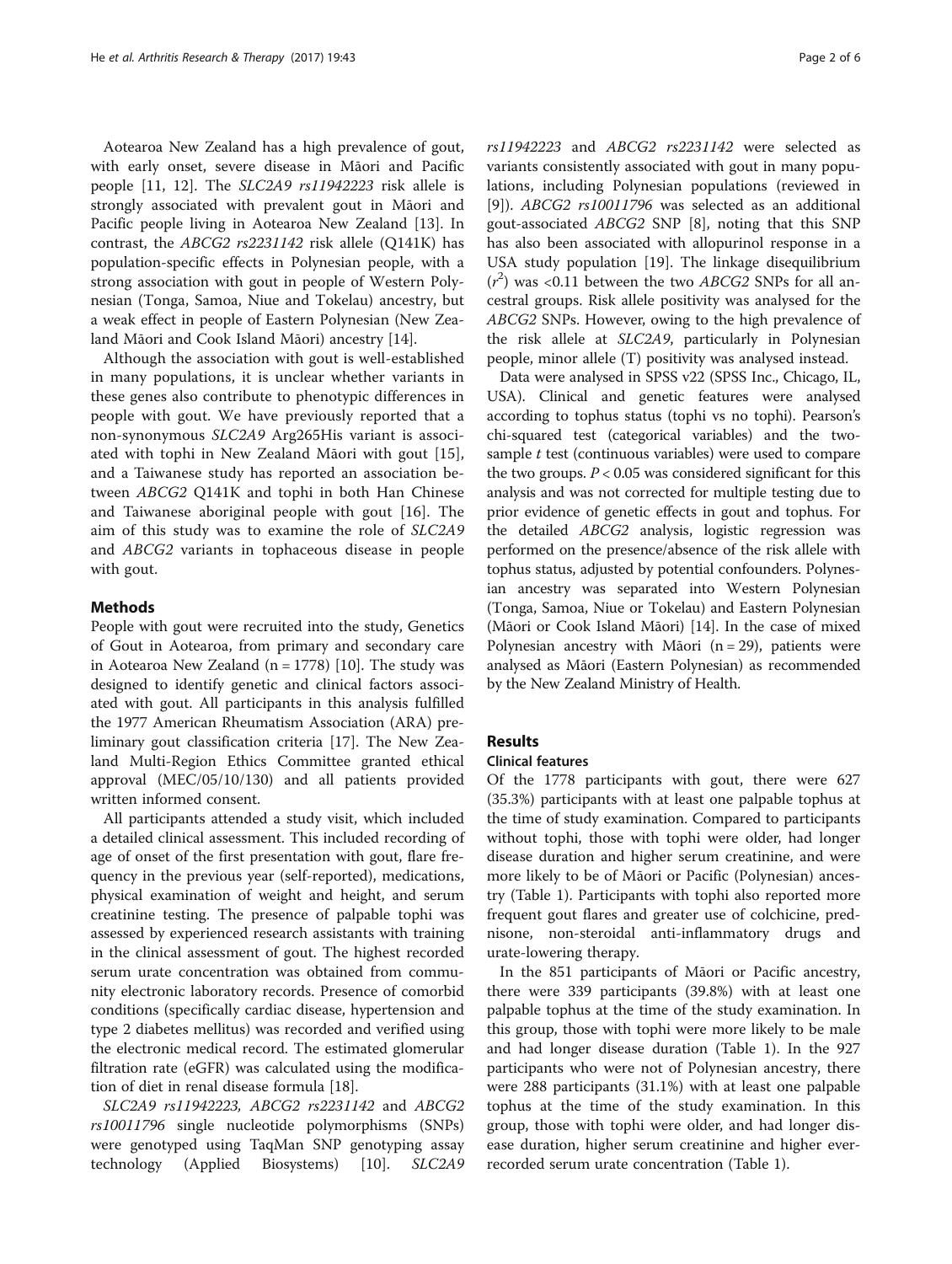|                                                  |            | All participants              |                      |                      | Non-Polynesian ancestry |                              |                      |                      | Mãori or Pacific ancestry |                              |                      |                      |
|--------------------------------------------------|------------|-------------------------------|----------------------|----------------------|-------------------------|------------------------------|----------------------|----------------------|---------------------------|------------------------------|----------------------|----------------------|
|                                                  | data,<br>% | With No tophi<br>$(n = 1151)$ | Tophi<br>$(n = 627)$ | $\overline{P}$       | data,<br>%              | With No tophi<br>$(n = 639)$ | Tophi<br>$(n = 288)$ | $\overline{P}$       | data,<br>$\%$             | With No tophi<br>$(n = 512)$ | Tophi<br>$(n = 339)$ | $\overline{P}$       |
| Male sex, n (%)                                  | 100        | 955 (83.0%)                   | 542 (86.4%)          | 0.06 <sup>a</sup>    | 100                     | 541 (84.7%)                  | 245 (85.1%)          | $0.87$ <sup>a</sup>  | 100                       | 414 (80.9%)                  | 297 (87.6%)          | 0.01 <sup>a</sup>    |
| Age, years                                       | 99.5       | 57 (14)                       | 58 (14)              | $0.52^{b}$           | 100                     | 62(14)                       | 64 (13)              | 0.02 <sup>b</sup>    | 100                       | 52 (13)                      | 53 (13)              | 0.50 <sup>b</sup>    |
| Duration of gout,<br>years                       | 98.3       | 13(12)                        | 17(12)               | < 0.001 <sup>b</sup> | 98.7                    | 14(13)                       | 16(12)               | $<0.001b$            | 97.8                      | 11(11)                       | 18(12)               | < 0.001 <sup>b</sup> |
| Number of gout<br>flares in previous<br>year     | 95.9       | 4.8(8.4)                      | 7.9 (11.9)           | $<0.001b$            | 95.4                    | 3.8(7.5)                     | 6.2(10.3)            | < 0.001 <sup>a</sup> | 96.5                      | 6.0(9.2)                     | 9.4(13.0)            | $<0.001b$            |
| Mãori or Pacific<br>ancestry, n (%)              | 100        | 512 (44.5%)                   | 339 (54.1%)          | < 0.001 <sup>a</sup> |                         |                              |                      |                      |                           |                              |                      |                      |
| Body mass index,<br>ka/m <sup>2</sup>            | 98.4       | 32.9 (8.05)                   | 33.0 (7.66)          | 0.78 <sup>b</sup>    | 98.5                    | 30.31 (7.19)                 | 29.86 (5.50)         | $0.35^{b}$           | 98.4                      | 36.13 (7.90)                 | 35.72 (8.20)         | 0.47 <sup>b</sup>    |
| Cardiac disease, n (%)                           | 99.4       | 353 (30.9%)                   | 221 (35.3%)          | 0.06 <sup>a</sup>    | 99.7                    | 203 (31.9%)                  | 116 (40.3%)          | 0.01 <sup>a</sup>    | 99.2                      | 150 (29.6%)                  | 105 (31.1%)          | 0.66 <sup>a</sup>    |
| Diabetes, n (%)                                  | 98.6       | 217 (19.2%)                   | 138 (22.2%)          | 0.14 <sup>a</sup>    | 99.4                    | 92 (14.5%)                   | 51 (17.7%)           | 0.22 <sup>a</sup>    | 97.8                      | 125 (25.1%)                  | 87 (26.0%)           | 0.76 <sup>a</sup>    |
| Alcohol intake.<br>servings per week             | 98.3       | 6.1(10.8)                     | 5.4(9.3)             | $0.15^{b}$           | 99.4                    | 6.9(9.9)                     | 6.6(9.9)             | 0.62 <sup>b</sup>    | 97.9                      | 5.1(11.8)                    | 4.4(8.5)             | 0.31 <sup>b</sup>    |
| Diuretic use, n (%)                              | 100        | 285 (24.8%)                   | 173 (27.6%)          | 0.06 <sup>a</sup>    | 100                     | 157 (24.6%)                  | 85 (29.5%)           | 0.06 <sup>a</sup>    | 100                       | 128 (25.0%)                  | 88 (26.0%)           | 0.57 <sup>a</sup>    |
| Colchicine use, n (%)                            | 94.4       | 547 (51.2%)                   | 406 (67.3%)          | < 0.001 <sup>a</sup> | 97.1                    | 275 (44.6%)                  | 168 (59.7%)          | < 0.001 <sup>a</sup> | 91.4                      | 272 (53.1%)                  | 238 (70.2%)          | < 0.001 <sup>a</sup> |
| Prednisone use, n (%)                            | 95.1       | 433 (40.1%)                   | 322 (53.0%)          | < 0.001 <sup>a</sup> | 97.5                    | 214 (34.5%)                  | 141 (49.6%)          | < 0.001 <sup>a</sup> | 92.5                      | 219 (47.6%)                  | 181 (55.9%)          | 0.02 <sup>a</sup>    |
| NSAID use, n (%)                                 | 97.0       | 877 (78.6%)                   | 499 (81.1%)          | 0.21 <sup>a</sup>    | 98.2                    | 470 (75.2%)                  | 224 (78.8%)          | $0.23^{a}$           | 95.8                      | 400 (83.2%)                  | 275 (83.4%)          | 0.97 <sup>a</sup>    |
| Urate-lowering<br>therapy, n (%)                 | 99.5       | 829 (72.5%)                   | 541 (86.4%)          | < 0.001 <sup>a</sup> | 99.5                    | 441 (69.6%)                  | 244 (84.7%)          | < 0.001 <sup>a</sup> | 99.5                      | 388 (76.2%)                  | 297 (87.9%)          | < 0.001 <sup>a</sup> |
| Creatinine at time of<br>recruitment, mmol/L     | 98.9       | 111(57)                       | 120 (57)             | $<$ 0.001 $^{\rm b}$ | 99.1                    | 109 (45)                     | 121 (57)             | $<$ 0.001 $^{\rm b}$ | 98.1                      | 114 (68)                     | 120(57)              | 0.22 <sup>b</sup>    |
| eGFR, mL/min/<br>1.73 $m2$                       | 98.7       | 65 (20)                       | 61(22)               | $<0.001b$            | 99.1                    | 64 (20)                      | 59 (22)              | $<0.001b$            | 98.1                      | 65(21)                       | 63 (21)              | 0.09 <sup>b</sup>    |
| Serum urate at time<br>of recruitment,<br>mmol/L | 100        | 0.42(0.11)                    | 0.41(0.12)           | $0.76^{b}$           | 100                     | 0.40(0.11)                   | 0.40(0.11)           | 0.59 <sup>b</sup>    | 100                       | 0.44(0.11)                   | 0.42(0.13)           | 0.08 <sup>b</sup>    |
| Highest recorded                                 | 100        | 0.55(1.11)                    | 0.55(0.13)           | 0.97 <sup>b</sup>    | 100                     | 0.49(0.13)                   | 0.52(0.12)           | $<0.001b$            | 100                       | 0.62(1.65)                   | 0.57(0.12)           | 0.59 <sup>b</sup>    |

<span id="page-2-0"></span>Table 1 Clinical characteristics of participants

Unless specified, data are presented as mean (SD). <sup>a</sup>P value from Pearson's chi-squared test. <sup>b</sup>Two-sided p value from two-sample t test with equal variances. NSAID non-steroidal anti-inflammatory drugs, eGFR estimated glomerular filtration rate

#### Genetic analysis

serum urate, mmol/L

There was no difference in the frequency of the minor (protective) allele for SLC2A9 rs11942223 between the group with tophi and the group without tophi for the entire sample set  $(p = 0.14)$  (Table [2](#page-3-0) and Additional file [1](#page-5-0)). Similar findings were observed in the participants of Māori or Pacific ancestry and in the participants who were not of Polynesian ancestry (Table [2](#page-3-0) and Additional file [1\)](#page-5-0).

In contrast, in the entire group, the risk alleles for both ABCG2 SNPs were present more frequently in those with tophi (odds ratio (OR) (95% CI) 1.24 (1.02– 1.51) for rs2231142 and 1.33 (1.01–1.74) for rs10011796,  $p < 0.05$  for both (Table [2](#page-3-0) and Additional file [1](#page-5-0))). Analysis of ABCG2 risk allele frequencies according to ancestry demonstrated that the effect of rs2231142 was limited to participants of Māori or Pacific ancestry (OR 1.50 (1.14–1.99),  $p = 0.004$ ) (Table [2](#page-3-0) and Additional file

[1\)](#page-5-0), with a significant effect observed in those of Western Polynesian ancestry (OR 1.71 (1.07–2.72),  $p = 0.017$ ) but not in Eastern Polynesian ancestry (OR 1.28 (0.84–1.96),  $p = 0.25$ ) (Table [3](#page-3-0) and Additional file [1](#page-5-0)). The  $rs10011796$ risk allele was also strongly associated with tophi in the Western Polynesian group (OR 3.76 (1.61–8.77),  $p =$ 0.002), but not in the Eastern Polynesian group (OR 0.87  $(0.52-1.46)$ ,  $p = 0.60$ ) nor in the non-Polynesian group (OR 1.16 (0.81–1.66),  $p = 0.32$ ) (Table [3](#page-3-0) and Additional file [1\)](#page-5-0). The ABCG2 associations persisted in the Western Polynesian group when including the other ABCG2 variant in the regression model; the age and sex adjusted OR for  $rs2231142$  was 1.64 (1.101–2.65),  $p = 0.045$ , and for  $rs10011796$  it was 3.60 (1.53–8.44),  $p = 0.003$ .

The ABCG2 associations also persisted in the Western Polynesian group after adjusting for age, sex, highest recorded serum urate, serum creatinine and disease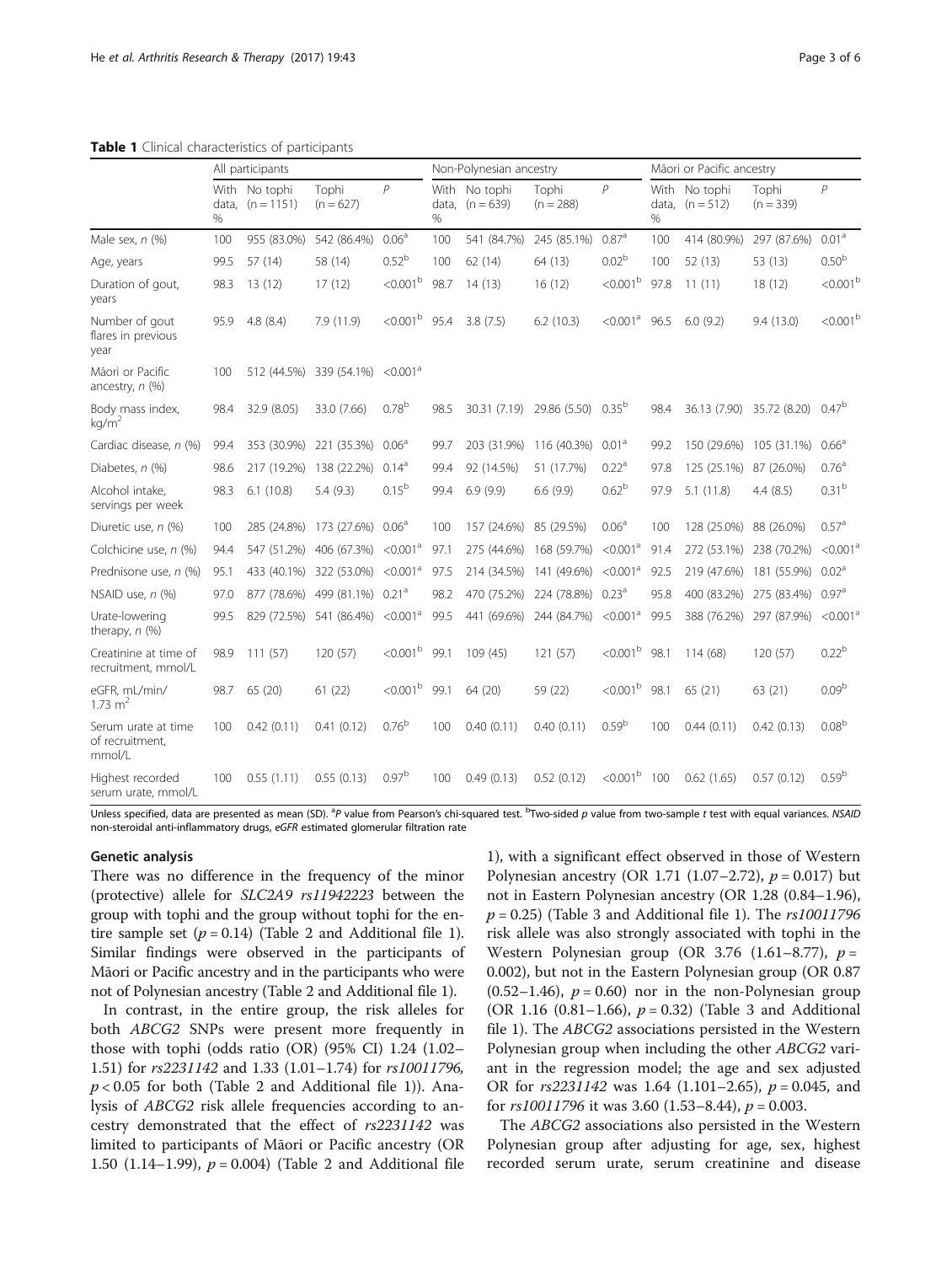<span id="page-3-0"></span>Table 2 SLC2A9 and ABCG2 genotype frequency in the entire group and in ancestral groups according to tophus status

|                                                                   |      | All participants                    |                      |       |                 | Non-Polynesian ancestry |                       |       |                 | Mãori or Pacific ancestry |                      |       |  |
|-------------------------------------------------------------------|------|-------------------------------------|----------------------|-------|-----------------|-------------------------|-----------------------|-------|-----------------|---------------------------|----------------------|-------|--|
|                                                                   | %    | With No tophi (n<br>$data, = 1151)$ | Tophi<br>$(n = 627)$ | $P^a$ | With<br>data, % | No tophi<br>$(n = 639)$ | Tophi<br>$(n = 288)$  | $P^a$ | With<br>data, % | No tophi<br>$(n = 512)$   | Tophi<br>$(n = 339)$ | $P^a$ |  |
| SLC2A9 rs11942223<br>protective allele (C)<br>present, $n$ $(\%)$ | 100  | 204 (17.7%)                         | 94 (15.0%)           | 0.14  | 100             | 168 (26.3%)             | 69 (24.0%)            | 0.45  | - 100           | 36 (7.0%)                 | 25 (7.4%)            | 0.85  |  |
| ABCG2 rs2231142 risk<br>allele $(T)$ present, $n$ $%$             | 100  | 483 (42.0%)                         | 296 (47.2%) 0.033    |       | 100             | 263 (41.2%)             | 116 (40.3%) 0.80 100  |       |                 | 220 (43.0%)               | 180 (53.1%)          | 0.004 |  |
| ABCG2 rs10011796 risk<br>allele $(T)$ present, $n$ $%$            | 97.9 | 917 (81.7%)                         | 529 (85.6%) 0.039    |       | 97.5            | 490 (78.9%)             | 230 (81.3%) 0.41 98.2 |       |                 | 427 (85.2%)               | 299 (89.3%)          | 0.092 |  |
| <sup>a</sup> P value from Pearson's chi-squared test              |      |                                     |                      |       |                 |                         |                       |       |                 |                           |                      |       |  |

duration; the multivariate OR for rs2231142 was 1.66  $(1.01-2.75)$ ,  $p = 0.048$ , and for  $rs10011796$  was 3.23 (1.35–7.76),  $p = 0.009$  (Table [4](#page-4-0)). Similar results for both ABCG2 SNPs were observed in participants of Māori or Pacific ancestry with at least three Polynesian grandparents, with generally higher ORs (Table [5\)](#page-4-0).

# **Discussion**

This study provides evidence that variation in ABCG2 function may play a role in the development of tophaceous disease in some populations with high prevalence of severe gout. This effect appears to be independent of other risk factors such as serum urate concentrations or disease duration.

High prevalence of gout has been reported in indigenous Māori and in Pacific people residing in Aotearoa New Zealand, with contemporary rates of 11.7% in Māori men and 13.5% in Pacific men, compared to 3.7% in European men [\[11\]](#page-5-0). Our study has shown higher prevalence of tophaceous disease in people with gout of Māori or Pacific ancestry. Consistent with prior studies [[6, 20](#page-5-0), [21\]](#page-5-0), we have also demonstrated that disease duration is associated with tophaceous disease in people with gout. Although serum urate concentrations were associated with tophaceous disease in participants of non-Polynesian ancestry, this association was not observed in the participants of Māori or Pacific ancestry. This study has also highlighted the impact of disease in patients with tophi, with more frequent flares and greater use of anti-inflammatory therapy, compared to people with gout without tophi.

The key finding of this study is the ancestry-specific differences in the association between ABCG2 variants and tophaceous disease in people with gout. In particular, the associations with the ABCG2 SNPs were observed consistently only in the Western Polynesian ancestral group. Association of a similar effect size between rs2231142 (Q141K) and tophi has been reported in both Han and aboriginal Taiwanese people with gout (OR 1.51 and 1.50, respectively, for the 141 K allele) [\[16\]](#page-5-0). Other data also support the ancestry-specific effects of ABCG2 in gout; we have previously reported that compared to people without gout, the rs2231142 risk allele (141 K) is associated with susceptibility to gout in New Zealanders of European and Western Polynesian ancestry, but not in those of Eastern Polynesian ancestry [\[14\]](#page-5-0). Importantly, the frequency of the rs2231142 risk allele is substantially higher in people of Western Polynesian ancestry, compared with the other ancestral groups: in a prior case-control study comparing people with gout with control participants with gout [[14\]](#page-5-0), the minor allele frequency in people unaffected by gout was 27.5% in Western Polynesians, 9.0% in Eastern Polynesians and 12.6% in Europeans; the minor allele frequency in people with gout was 51.9% in Western Polynesians, 10.7% in Eastern Polynesians and 24.2% in Europeans.

We also report a novel association between another ABCG2 SNP rs10011796 and tophi in people with gout who are of Western Polynesian ancestry. This ancestryspecific association between tophi and  $rs10011796$  was independent of rs2231142 (Q141K). Together with

Table 3 SLC2A9 and ABCG2 genotype frequency in Polynesian ancestry subsets according to tophus status

|                                                              | Eastern Polynesian ancestry |             |                       | Western Polynesian ancestry |                       |             |                               |       |
|--------------------------------------------------------------|-----------------------------|-------------|-----------------------|-----------------------------|-----------------------|-------------|-------------------------------|-------|
|                                                              | With data, % No tophi       | $(n = 291)$ | Tophi<br>$(n = 173)$  |                             | With data, % No tophi | $(n = 221)$ | Tophi<br>$(n = 166)$          | $D^d$ |
| SLC2A9 rs11942223 protective allele (C) present, $n$ (%) 100 |                             | 24 (8.2%)   | 17 (9.8%)             | 0.56                        | - 100                 | $12(5.4\%)$ | 8 (4.8%)                      | 0.79  |
| ABCG2 $rs2231142$ risk allele (T) present, $n$ (%)           | 100                         | 70 (24.1%)  | 50 (28.9%)            | 0.25                        | 100                   |             | 150 (67.9%) 130 (78.3%) 0.023 |       |
| ABCG2 rs10011796 risk allele (T) present, n (%)              | 98.3                        | 242 (84.9%) | 142 (83.0%) 0.60 98.2 |                             |                       |             | 185 (85.6%) 157 (95.7%) 0.001 |       |

<sup>a</sup>P value from Pearson's chi-squared test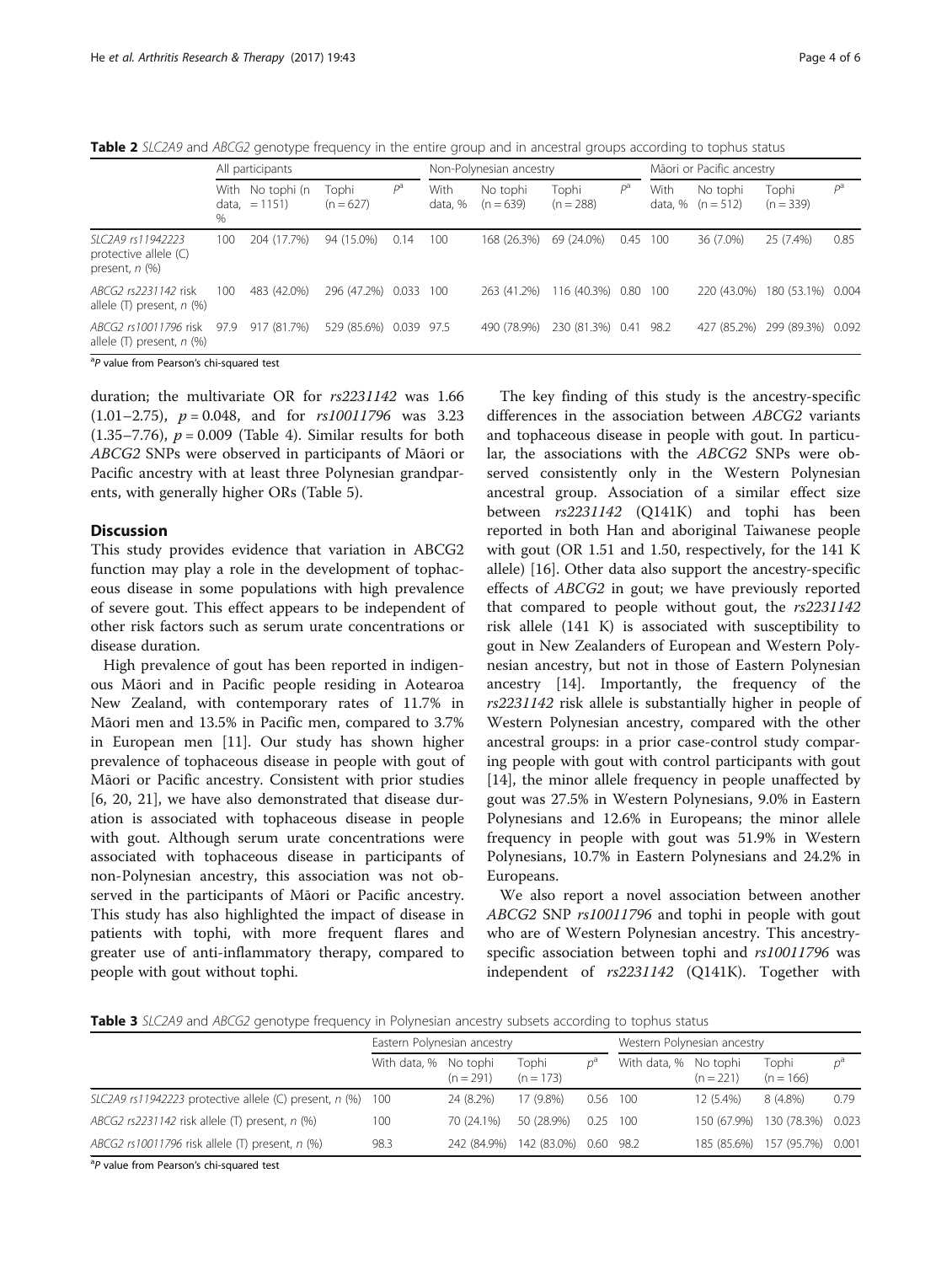| ABCG2<br>variant | Risk<br>allele |                                                                                                                          | All participants<br>$(n = 1778)$ |       | Non-Polynesian<br>ancestry $(n = 927)$ |      | Māori or Pacific ancestry<br>$(n = 851)$ |       | Eastern Polynesian<br>ancestry<br>$(n = 464)$ |                | Western<br>Polynesian<br>ancestry ( $n = 387$ ) |       |
|------------------|----------------|--------------------------------------------------------------------------------------------------------------------------|----------------------------------|-------|----------------------------------------|------|------------------------------------------|-------|-----------------------------------------------|----------------|-------------------------------------------------|-------|
|                  |                |                                                                                                                          | Allelic OR<br>(95% CI)           | P     | Allelic OR<br>(95% CI)                 | P    | Allelic OR<br>(95% CI)                   | P     | Allelic OR<br>(95% CI)                        | $\overline{P}$ | Allelic OR<br>$(95% \text{ Cl})$                | P     |
| rs2231142        | $\top$         | Unadjusted                                                                                                               | 1.24<br>$(1.02 - 1.51)$          | 0.033 | 0.97<br>$(0.73 - 1.28)$                | 0.80 | 1.50<br>$(1.14 - 1.99)$                  | 0.004 | 1.28<br>$(0.84 - 1.96)$                       | 0.25           | 1.71<br>$(1.07 - 2.72)$                         | 0.017 |
|                  |                | Adjusted for age,<br>sex, ancestry <sup>a</sup>                                                                          | 1.30<br>$(1.06 - 1.58)$          | 0.012 | 0.99<br>$(0.74 - 1.31)$                | 0.93 | 1.51<br>$(1.14 - 2.01)$                  | 0.004 | 1.24<br>$(0.81 - 1.91)$                       | 0.32           | 1.79<br>$(1.12 - 2.87)$                         | 0.015 |
|                  |                | Adjusted for age,<br>sex, ancestry <sup>a</sup> , highest<br>recorded urate, serum<br>creatinine and disease<br>duration | 1.16<br>$(0.94 - 1.43)$          | 0.17  | 0.97<br>$(0.72 - 1.30)$                | 0.83 | 1.37<br>$(1.01 - 1.85)$                  | 0.042 | 0.91<br>$(0.57 - 1.45)$                       | 0.70           | 1.66<br>$(1.01 - 2.75)$                         | 0.048 |
| rs10011796 T     |                | Unadjusted                                                                                                               | 1.33<br>$(1.01 - 1.74)$          | 0.040 | 1.16<br>$(0.81 - 1.66)$                | 0.41 | 1.44<br>$(0.94 - 2.20)$                  | 0.093 | 0.87<br>$(0.52 - 1.46)$                       | 0.60           | 3.76<br>$(1.61 - 8.77)$                         | 0.002 |
|                  |                | Adjusted for age, sex,<br>ancestry <sup>a</sup>                                                                          | 1.31<br>$(0.997 - 1.72)$         | 0.052 | 1.18<br>$(0.83 - 1.69)$                |      | 0.36 1.45<br>$(0.95 - 2.22)$             | 0.089 | 0.87<br>$(0.52 - 1.47)$                       | 0.61           | 3.75<br>$(1.60 - 8.77)$                         | 0.002 |
|                  |                | Adjusted for age, sex,<br>ancestry <sup>a</sup> , highest<br>recorded urate, serum<br>creatinine and disease<br>duration | 1.25<br>$(0.94 - 1.65)$          | 0.13  | $1.12(0.77 -$<br>1.62)                 | 0.55 | 1.39<br>$(0.88 - 2.18)$                  | 0.16  | 0.82<br>$(0.47 - 1.43)$                       | 0.49           | 3.23<br>$(1.35 - 7.76)$                         | 0.009 |

<span id="page-4-0"></span>Table 4 ABCG2 analysis according to ancestry, with adjustment for potential confounders

<sup>a</sup>Adjusted by ancestry for analysis in "All participants"

rs2231142, this SNP has been associated with allopurinol response in a USA study population of people with gout [[19](#page-5-0)]. Of note, the strong effect of  $rs10011796$  on allopurinol response in the USA study was attenuated after adjusting for ancestry, further suggesting ancestry-specific effects [[19](#page-5-0)]. The ancestry-specific effects at *ABCG2* may relate to different haplotypic backgrounds between the Western Polynesian, European and Eastern Polynesian populations. This possibility could be evaluated by specific resequencing of this locus in people of Polynesian ancestry.

The mechanisms of association between ABCG2 and tophaceous disease in people with gout are currently unclear. Both SLC2A9 and ABCG2 are associated with hyperuricaemia in the general population, and the lack of an observed association between tophaceous disease and SLC2A9 rs11942223 suggests that the association between ABCG2 and tophaceous disease in people with gout are not entirely due to effects on serum urate concentrations. This conclusion is further supported by the persistent associations with ABCG2 after adjusting for serum urate and disease duration. The ABCG2 risk alleles have been associated with allopurinol resistance, and it is possible that these variants lead to relative hyperuricaemia even with urate-lowering therapy, increasing the risk of tophaceous disease [\[19](#page-5-0), [22](#page-5-0)]. ABCG2 (also known as breast cancer resistance protein (BCRP)) is ubiquitously expressed (reviewed in [\[23](#page-5-0)]), and it is also possible that altered ABCG2 function may regulate other factors contributing to tophus formation, such as promotion of crystal formation or the inflammatory response to deposited crystals.

|  | Table 5 ABCG2 analysis in Māori or Pacific participants who had at least three Polynesian grandparents, according to tophus status |
|--|------------------------------------------------------------------------------------------------------------------------------------|
|  |                                                                                                                                    |

| ABCG2<br>variant | <b>Risk</b><br>allele |                                                                                            | Māori or Pacific ancestry<br>$(n = 689)$ |         | Eastern Polynesian ancestry<br>$(n = 323)$ |       | Western Polynesian ancestry<br>$(n = 366)$ |                |  |
|------------------|-----------------------|--------------------------------------------------------------------------------------------|------------------------------------------|---------|--------------------------------------------|-------|--------------------------------------------|----------------|--|
|                  |                       |                                                                                            | Allelic OR (95% CI)                      | P       | Allelic OR (95% CI)                        | P     | Allelic OR (95% CI)                        | $\overline{P}$ |  |
| rs2231142        |                       | Unadjusted                                                                                 | 1.77 (1.30-2.42)                         | < 0.001 | 1.65 (0.98-2.78)                           | 0.059 | $1.77(1.10-2.87)$                          | 0.020          |  |
|                  |                       | Adjusted for age and sex                                                                   | 1.76 (1.28-2.42)                         | < 0.001 | 1.60 (0.95-2.69)                           | 0.077 | 1.86 (1.14–3.04)                           | 0.013          |  |
|                  |                       | Adjusted for age, sex, highest<br>recorded urate, serum creatinine<br>and disease duration | $1.63(1.17 - 2.28)$                      | 0.004   | $1.29(0.74 - 2.26)$                        | 0.37  | $1.70(1.01 - 2.86)$                        | 0.045          |  |
| rs10011796       |                       | Unadjusted                                                                                 | 1.73 (1.04-2.88)                         | 0.036   | $0.90(0.47 - 1.69)$                        | 0.73  | $4.61(1.73 - 12.26)$                       | 0.002          |  |
|                  |                       | Adjusted for age and sex                                                                   | 1.74 (1.04-2.91)                         | 0.034   | $0.91(0.48 - 1.73)$                        | 0.78  | 4.58 (1.72-12.22)                          | 0.002          |  |
|                  |                       | Adjusted for age, sex, highest<br>recorded urate, serum creatinine<br>and disease duration | 1.72 (1.002-2.95)                        | 0.049   | $0.89(0.45 - 1.77)$                        | 0.75  | 3.90 (1.42-10.68)                          | 0.008          |  |